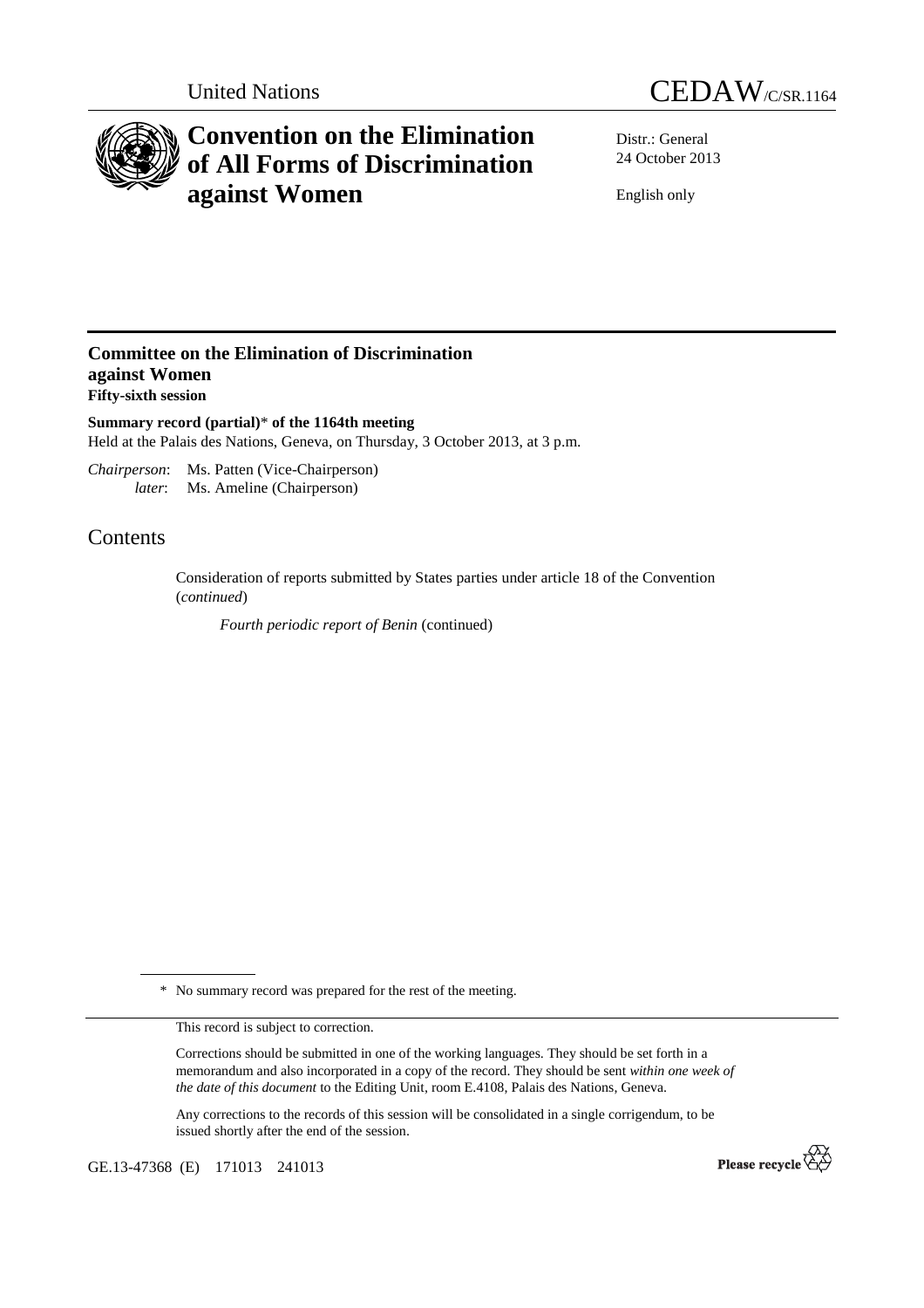*In the absence of Ms. Ameline, Ms. Patten, Vice-Chairperson, took the Chair.* 

*The meeting was called to order at 3.05 p.m.* 

 **Consideration of reports submitted by States parties under article 18 of the Convention** (*continued*)

*Fourth periodic report of Benin* (continued) (CEDAW/C/BEN/4, CEDAW/C/BEN/Q/4 and Add.1)

1. *At the invitation of the Chairperson, the delegation of Benin took places at the Committee table*.

2. **Mr. Laourou** (Benin) said that the country strategy paper for the period 2012–2016 presented updated statistics and highlighted certain challenges facing the State party, including in the area of gender equality, education, health and microfinancing. Endemic disease remained prevalent in Benin, with malaria being the leading cause of illness and accounting for almost half of all visits to doctors.

3. The Government's long-term strategic vision set various development targets, including the achievement of gender equality by 2025. Girls accounted for some 44 per cent of secondary-school enrolment in 2010. The Government had made significant efforts in capacity-building and mobilizing budget resources in order to improve the education system and encourage girls to stay in school and enter higher education.

4. Benin was a fledgling and predominantly agricultural economy, with limited resources compared with certain other developing countries. Unemployment remained a major concern, particularly in urban areas. The Government was striving to promote youth employment and had introduced multisectoral programmes to boost investment in agriculture, small and medium-sized enterprises, trade and the service industry. A ministry had been established to promote youth and women's employment and microfinance. The informal sector remained by far the largest part of the economy, but efforts were under way to shift jobs to the formal sector.

5. **Mr. Hounyeaze** (Benin) said that a special division responsible for maternal and child health had been established within the Ministry of Health. It coordinated healthrelated activities for mothers, children, adolescents and young people and the national family planning programme, which included the fight against infertility and female genital mutilation and had helped significantly to reduce maternal mortality rates. National programmes to combat malaria and HIV/AIDS had been strengthened, while agencies had been created to enhance access to vaccinations, primary health care and blood transfusions. An agency for health insurance had also been set up, as well as an agency responsible for ensuring the implementation of the Government initiative to provide caesarean sections free of charge.

6. **Mr. Djenontin-Agossou** (Benin) said that the high number of women working in agriculture did not mean that they were exploited by men. On the contrary, many female rural workers were self-employed. While there was no agricultural bank as such to provide financial assistance, there were local funds for small loans and microcredit available to help farmers to market their produce, which was particularly important as scarce resources meant agricultural subsidies from the State were limited to the cotton industry.

7. **Ms. Sranon Sossou** (Benin) said there was a large disparity between the number of men and women in decision-making positions and that there was no national legislation to increase the number of women in such positions. At the national level, over 80 per cent of decision-making positions were filled by men. In certain sectors, the disparity was less pronounced, while in others women outnumbered men. However, the long-term strategic vision for 2025 aimed to achieve an equal share of men and women in decision-making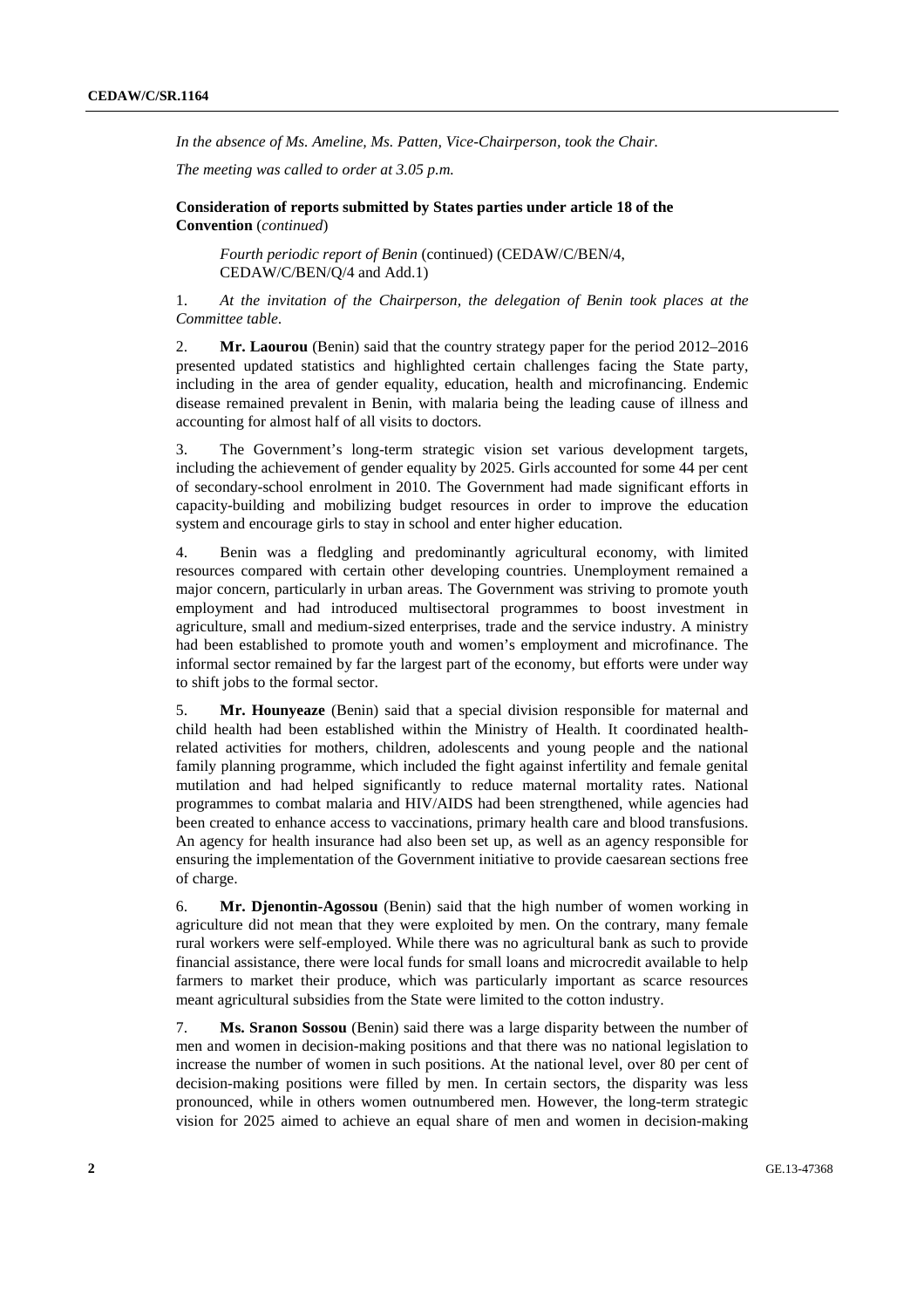positions in business and 30 per cent representation of women in public office. To that end, political parties were urged to appoint women to higher-level posts, although further legislative measures would be required to ensure more equitable representation.

8. **Ms. Schultz** wished to know if the widespread practice of *tontines*, informal funds organized at the local level as a means of saving money or providing a source of credit was included in the State party's development strategies and if there was any formal support for them, as they could be a significant factor in boosting the economic independence of women.

9. She also asked what was being done to comply with the provisions of the United Nations Rules for the Treatment of Women Prisoners and Non-custodial Measures for Women Offenders (Bangkok Rules) and address the country's deplorable prison conditions. They included extreme overcrowding, poor sanitary conditions, no systematic separation of men and women, the placement of young female offenders with adult women, the lack of educational programmes or recreational activities, insufficient food, including food for the children incarcerated with their mothers, and the lack of personal hygiene supplies. She wished to know what financial and human resources would be used and whether there was a time frame for addressing those problems in each of the country's prisons. She also highlighted the issue of pretrial detention, which could last between 2 and 11 years.

10. **Ms. Gabr** wished to know if the State party had considered increasing the number of midwives as a means of reducing maternal mortality rates. She also asked about the practical implementation of the scheme providing for free caesarean sections, as reports had suggested that certain populations in rural areas lacked access to the requisite kits and patients had had to buy the materials so that the doctors could perform the operation. She asked if the programme required international assistance.

11. She welcomed the efforts to increase the number of mosquito nets used by women, and stressed the importance of providing protection against malaria to women, particularly pregnant women. However, she wished to know what other measures the State party was taking in the fight against malaria-bearing mosquitoes. She also asked what programmes the State party was implementing to assist elderly women, particularly those living in rural areas.

12. **Ms. Nwankwo** said that sex education was not solely a matter of family planning; rather, it should promote a thorough knowledge of reproductive health and rights. She encouraged the State party to review its sex education policy and ensure that it was comprehensive in nature, age specific, gender sensitive and based on life skills, to enable young people to make informed decisions.

13. Mortality rates showed that the scheme for promoting free caesarean sections was not working, as the kits required were unavailable or extremely limited in many hospitals and patients often had to pay for them. Regarding the law which legalized abortion in the event of rape or incest, she asked why women were required to seek court permission in such cases, as such proceedings were often lengthy, and whether the State party was considering amending the law.

14. **Ms. Sranon Sossou** (Benin) said that the practice of *tontines* was common in rural areas and communes, where women would organize themselves into a local association and contribute to a common fund. Contributions would vary from person to person and would allow members to obtain small loans. Further consideration must be given to keeping such funds safe, as the women concerned tended to keep their money at home. Nevertheless, the *tontines* provided women, particularly poor women, with access to financing and allowed them to generate income and play an active role in the local economy.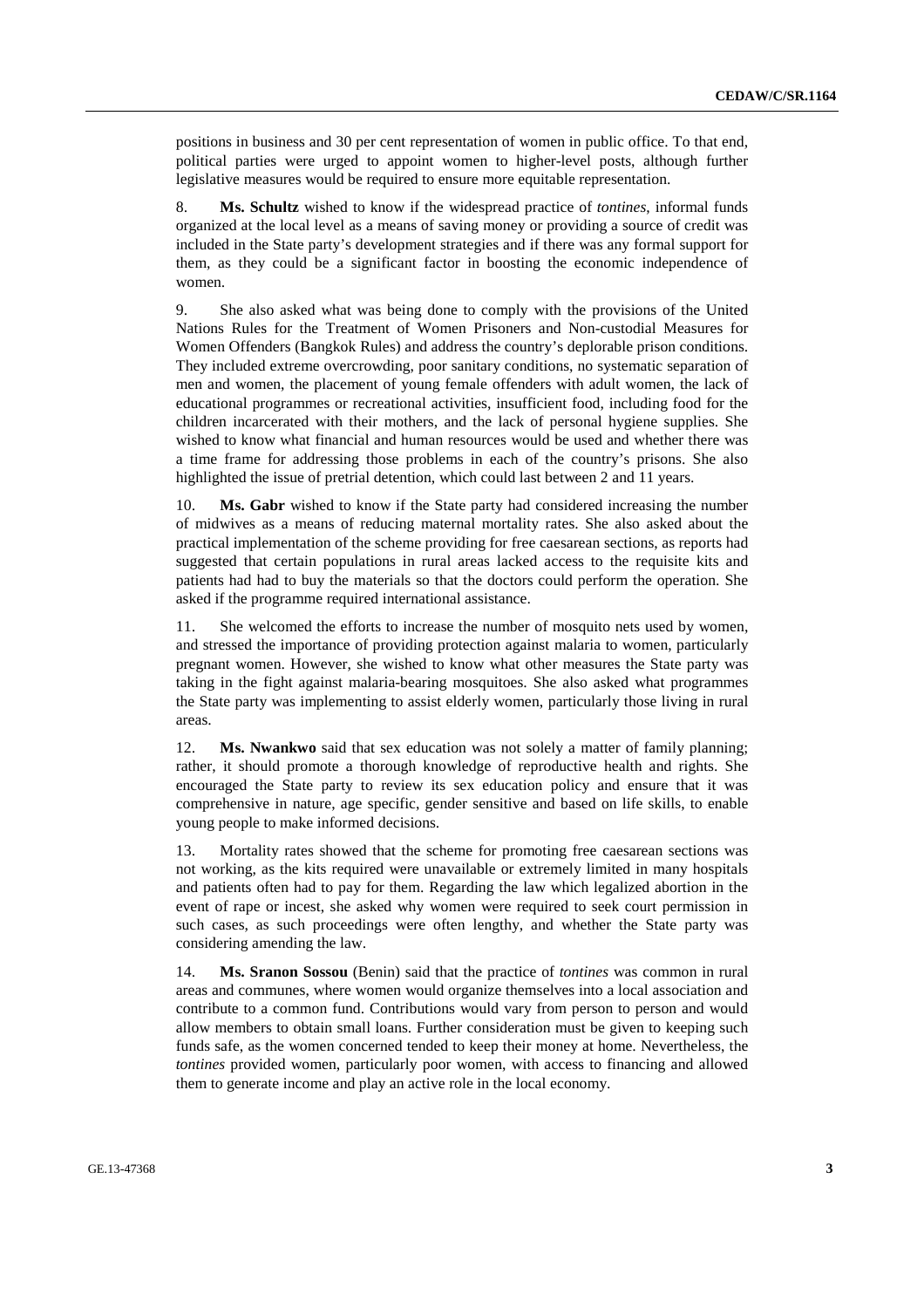15. Regarding programmes for the elderly, there were a number of different schemes at the local level aimed at providing counselling services, forming associations of elderly people and increasing their interaction with younger people to help them to pass on their experience and become more active members of society. The Ministry of the Family and Children led special health programmes under which older persons made doctor's visits and received medicine and treatment for conditions such as high blood pressure and diabetes. The programmes made no distinction between men and women.

16. **Mr. Djenontin-Agossou** (Benin) said that the situation regarding detention and pretrial detention in Benin was complicated and needed to be viewed holistically, taking into account regional and national problems. One issue was that court officers went on strike from time to time, which, regrettably, meant that people remained in prison awaiting trial. However, new legislation sought to limit pretrial detention and provided for penalties for failure to uphold the law. Another problem was that Benin simply did not have the financial resources to address the problems that it was facing in the prison and court system. It had opened new courts and a new prison, but that had been a massive undertaking involving many unforeseen additional costs.

17. Mothers who were detained often preferred to keep their children with them in prison instead of entrusting them to a relative, which was partly a cultural issue. There were four national centres for children in conflict with the law, whose mission was to reintegrate them into society through their various training and educational programmes.

18. Young women received comprehensive training from specialized organizations in many areas of sexual education, not just contraception. Classes were also offered in hospitals to mothers in prenatal and postnatal care. Employing more midwives was one way to improve maternal mortality. However, resources were extremely scarce and Benin was already exceeding its budget for public salaries, most of which were concentrated in the health and education sectors. The Government could not afford to train more midwives. Caesarean sections were provided free of charge, but there was corruption in certain hospitals that entailed patients' being prescribed additional, unnecessary medicine and products which they had to purchase. Kits were available, but they occasionally lacked certain components owing to a lack of coordination between hospitals. Nevertheless, caesarean sections were fully covered by the State.

19. Mosquitoes were a serious problem in Benin. In addition to promoting the use of mosquito nets, the Government had established an environmental police which was responsible for monitoring and clearing potential breeding grounds for mosquitoes, thereby reducing the threat of malaria. It had also set up regional hospitals and provided them with the necessary equipment and skilled staff to ensure greater coverage of quality health care, particularly for women and children. In addition, it was making every effort to ensure that abortion cases proceeded as smoothly as possible through the legal system.

20. **Ms. Sranon Sossou** (Benin) said that elderly people remained within the family home in Benin and were principally looked after by their children. The Government provided health-care assistance, but it was not customary in Benin for elderly people to move into a residential care facility.

21. **Ms. Haidar** wished to know why the bill to increase the number of women in senior positions in public and semi-public administrations had been rejected by the parliament. She asked what the State party planned to do to gain support for the bill.

22. **Mr. Djenontin-Agossou** (Benin) said that achieving equal representation of men and women was a substantial challenge, particularly in the parliament, where the overwhelming majority of representatives were men. While the gender parity initiative had received support from within the Government, particularly from the head of State, it had met with resistance from certain representatives during debates and most party heads had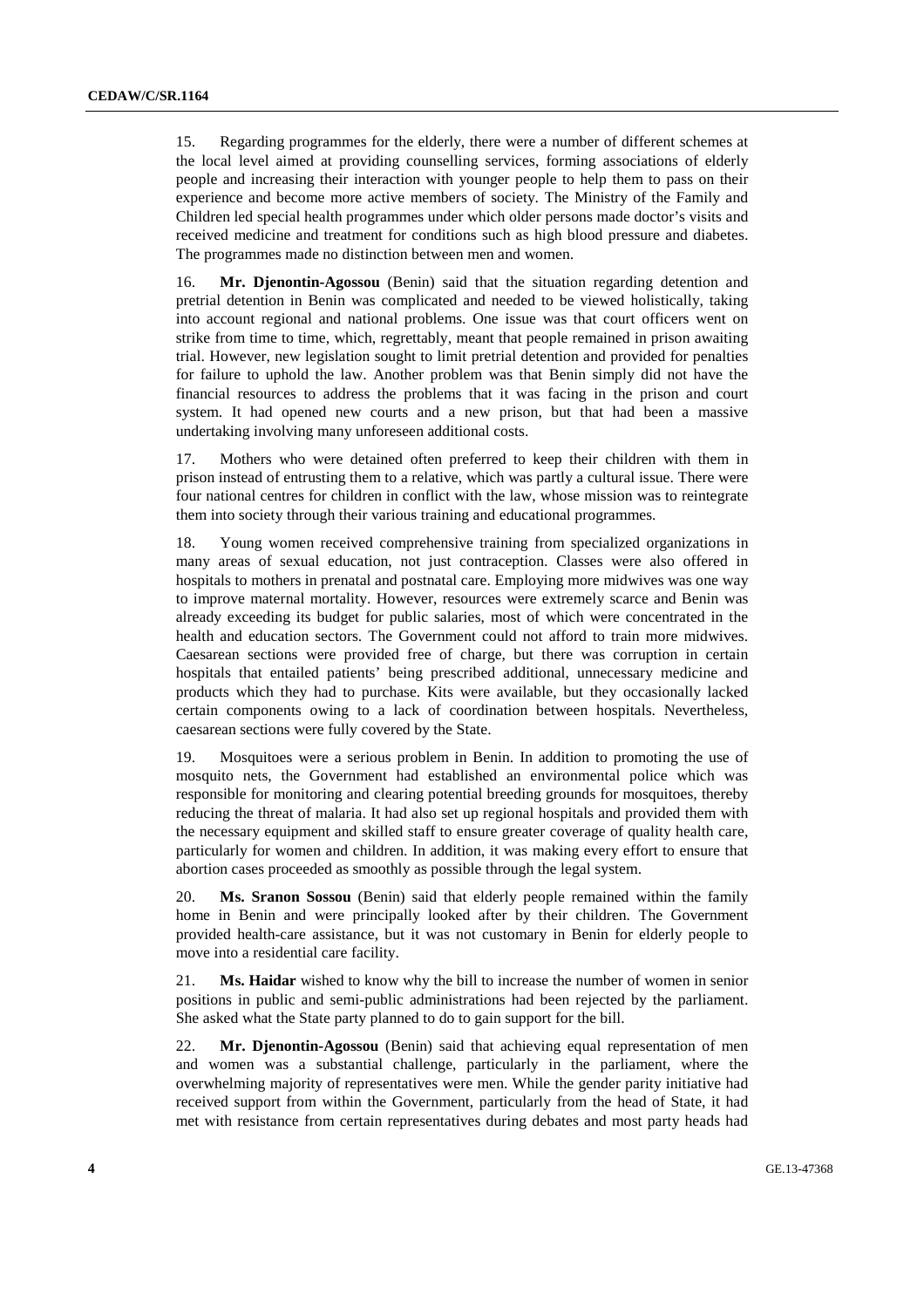argued that positions should be based on merit rather than gender. However, the Government continued to lobby for the bill and would bring a revised version of it before the parliament at a later date.

23. **Ms. Haidar** would appreciate further details of the provisions of the gender parity bill. Had it stipulated quotas? Had it provided for penalties if such quotas were not met?

24. **Mr. Djenontin-Agossou** (Benin) said that provision had been made for quotas and their enforcement. However, all Government proposals had to be approved by the parliament. Many representatives had been very supportive of the proposal, but it posed a threat to many others who had opposed it to preserve their positions. The political will to achieve gender parity was not lacking, but further, long-term lobbying and awarenessraising were required to make it a reality.

25. **Ms. Gbedemah** said the issue of sexual education was important, as early pregnancies and unsafe abortions were restricting the life choices of young girls in Benin. She wished to know if the State party provided for a sexual education programme in school curricula aimed at boys and girls alike that promoted equal relationships and responsible sexual behaviours and was age appropriate and rights based.

26. **Ms. Sranon Sossou** (Benin) said that sexual education needed serious consideration in Benin, as girls were becoming pregnant as early as 12 years of age, or even younger, when they had little or no understanding of sexuality. Sex remained a taboo subject, particularly in rural areas. Thus, there was very little discussion of the subject outside schools. Local governments and communities were working to promote responsible behaviour among young people. In schools, sexual education was piecemeal and more an exercise in awareness-raising than formal education. There was a need to expand such education at both primary and secondary educational levels.

27. *Ms. Ameline took the Chair.* 

## *Articles 15 and 16*

28. **Ms. Schultz** commended the State party on the significant changes to the law that had been made since the adoption of the Personal and Family Code in 2004 and NGOs on their help in drafting the Code and getting the parliament to support it. She welcomed the decision by the Constitutional Court to ban polygamy and to declare the provisions of the Criminal Code concerning adultery to be unconstitutional, as men and women were treated very unequally under those provisions. She therefore wondered whether the Criminal Code had been brought into line with the Personal and Family Code and the Supreme Court decision. She noted with concern that courts lacked resources to implement the Personal and Family Code. Some courts reportedly had not even had a copy of the Code to hand.

29. A number of provisions of the Code were at variance with articles 15 and 16 of the Convention. For example, wives were required to add their husband's family name to their maiden name and divorced women were required to obtain permission from their divorced spouses or authorization from the court to keep that double name. Furthermore, a husband had the right to choose the marital home without his wife's consent if they could not reach agreement on where to live. A married woman who wished to live in a place other than the residence chosen by her husband had to prove in court that the place of residence would put her or her children in danger. Otherwise, she was compelled to remain in the home or sue for a divorce.

30. Although the Code had set the minimum age for marriage at 18 years for both men and women, exemptions could be made by order of a court of first instance at the request of the public prosecutor's office. She wished to know the minimum age for marriage in such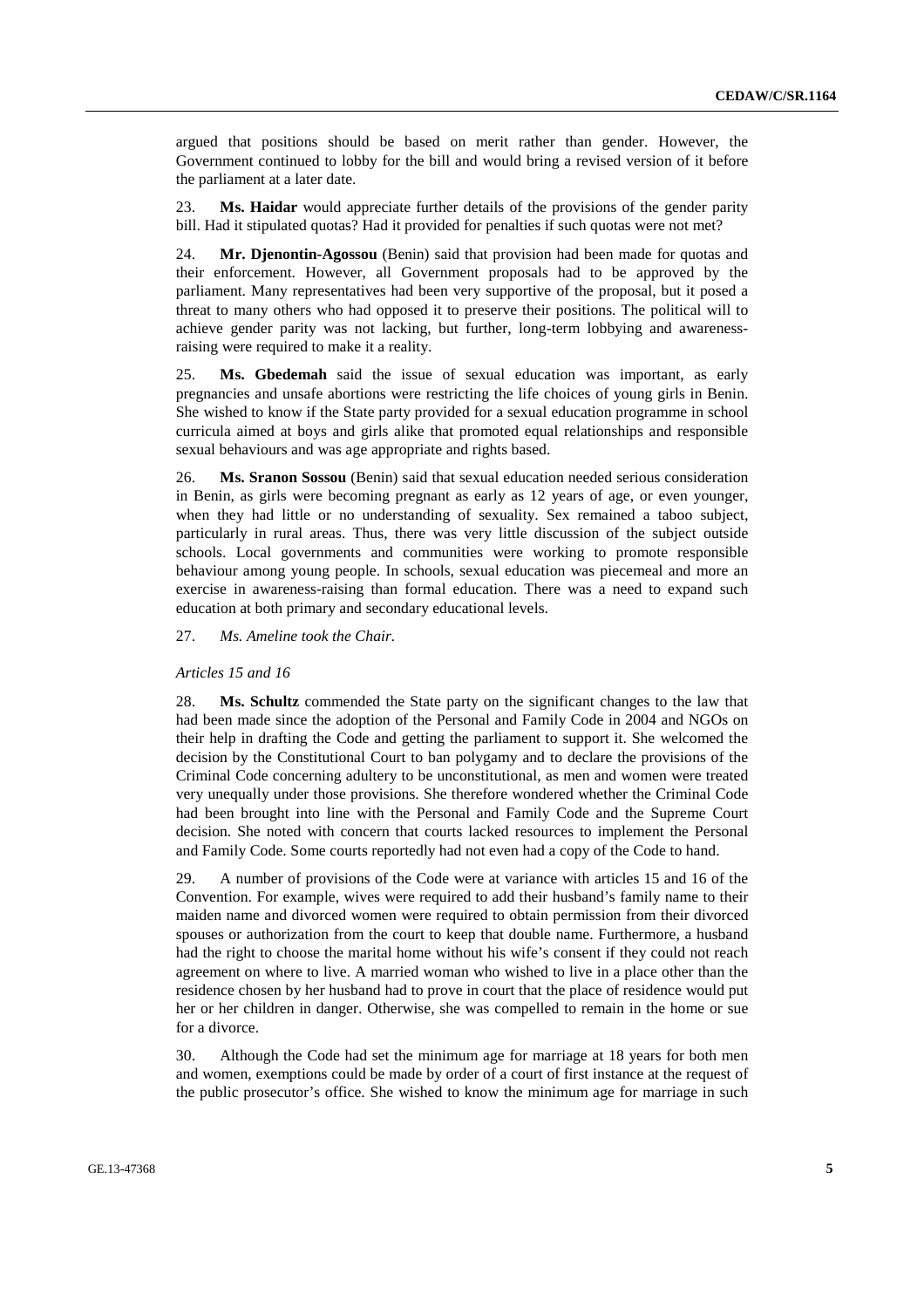cases, particularly for girls, and how many exemptions for early marriage were granted every year.

31. The period of 300 days during which a woman could not remarry after the death of or divorce from her husband was a relic of the past. Was the State party considering amending the provision of the Code governing remarriage, particularly in the light of medical advances to prove quickly that a woman was not pregnant with her former husband's child?

32. Further details were needed of alimony and child support payments in Benin. What was the share of such payments that were not received or recovered? What remedies were in place for women who did not receive such payments? Did the State party have plans to guarantee payments in the event that former spouses defaulted on spousal or child support or to prosecute those in default?

33. She requested clarification of the statement in paragraph 132 of the report that women could not own or inherit property according to customary practices. Were women's property rights protected in law and in practice under the Personal and Family Code? What share of property fell under civil law and what share under customary law? What share of the population followed customary laws in matters relating to marriage and family relations? How did the Government plan to bridge the gap between customary and civil law? Did it plan to hold meetings with traditional authorities to help to eliminate such harmful customary practices as levirate and sororate, widowhood ceremonies and others?

34. What protections were in place for women in polygamous marriages and their children in the event of divorce? Although polygamy was currently illegal, many men continued living with several partners as husband and wife, either under a single roof or not. What steps had been taken to protect the women who were in such de facto unions?

35. **Mr. Hounyeaze** (Benin) said that all the courts in Benin had access to the Personal and Family Code. More needed to be done to encourage people to accept the Code and there were ongoing campaigns to raise public awareness about its provisions. Nevertheless, in court cases, the Code prevailed over customary law. Turning to the question on cases of default of spousal or child support payments, he said that while the State did not stand in for men who chose not to support their family, women could seek redress with the courts to recover any arrears. The legislature was currently endeavouring to bring the Criminal Code into conformity with the Personal and Family Code. Women had the same right to property as men. The Government was currently reviewing the transitional arrangements provided for under the Personal and Family Code to ensure that the Code was implemented effectively on the ground. Turning to the issue of polygamy, he said that while the practice was banned in Benin, further awareness campaigns were needed to ensure that women did not find themselves in such unions.

36. **Mr. Djenontin-Agossou** (Benin) said that the adoption of the Personal and Family Code was a very considerable step forward in promoting the rights of women and required overcoming many cultural obstacles. Women's associations had played a key role in gaining the necessary support for it. De facto polygamy was a problem faced by many countries, including in Europe, and was not limited to Africa. Although more remained to be done to tackle the problem, the prohibition of polygamy under the Code was a significant accomplishment. Men and women were treated equally under the law if found guilty of adultery. Turning to the question of the right of a partner to choose his or her name, he said that a review of the status of implementation of the Code, 10 years after its adoption in 2004, would soon be complete and his Government would be able to take stock of what further steps were needed to uphold such a right.

37. **Ms. Sranon Sossou** (Benin) said that the review of the Code under way would enable the Government to determine what provisions required amending and what further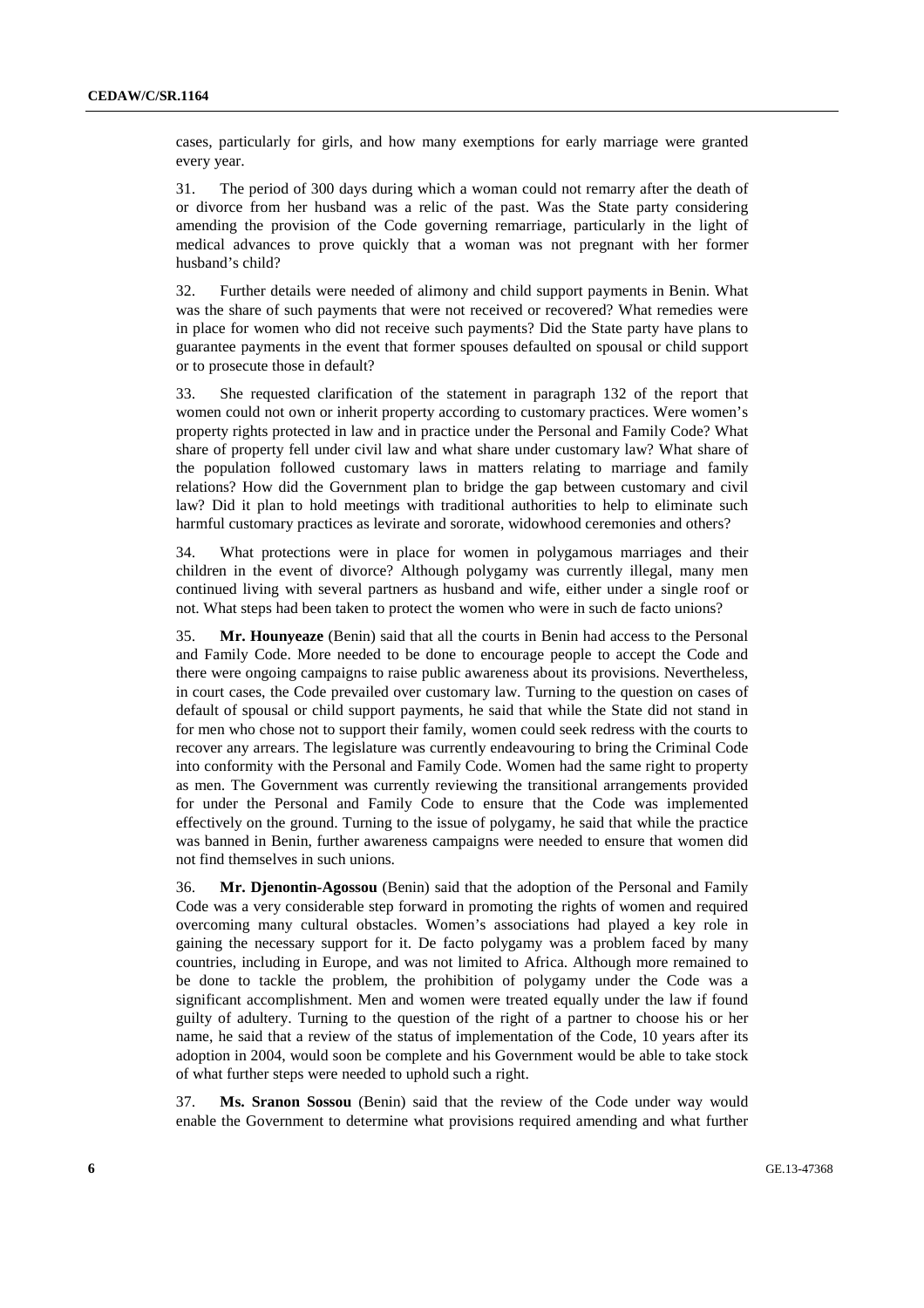steps to implement the Code were needed. She paid tribute to the NGOs that had had to surmount formidable cultural obstacles to get the Code passed.

38. **Ms. Halperin-Kaddari** asked for clarification of the current status of polygamous marriages that had been entered into prior to the adoption of the Personal and Family Code. Were the economic rights of women in such relations safeguarded under the Code, in particular under article 1022? Had such polygamous relations been invalidated following its adoption? She drew the delegation's attention to the Committee's general recommendation No. 29 on the economic consequences of marriage, family relations and their dissolution, which stated that States parties must take steps to uphold the economic rights of women in existing polygamous marriages.

39. She noted with concern the reference in the report to the restriction of freedom of movement and residence because of the practices of certain animist religions, involving for example worship of the Oro or Zangbeto divinities. What was being done to address discriminatory customary practices such as requiring women to remain locked indoors for religious reasons? Were there any measures to change mindsets and eliminate harmful customs that restricted women's rights and freedoms?

40. **Ms. Schultz** asked what share of the population was covered by civil law and what share by customary law. She noted with concern that a revision of the Personal and Family Code under the pending review of its status of implementation could result in setbacks rather than further advances. Clarification was needed of the provision of the Code (art. 400) that required women who were owed back alimony to file a claim within two months of the default on the payments. The arrears ceased to be due thereafter, unless the women in question could show that there were reasons for failing to file a claim in time other than not needing the support payments. The deadline for filing was tight, especially as women tended to be reluctant to appeal to the courts in such matters.

41. **Mr. Hounyeaze** (Benin) said that animist ceremonies involving Oro or Zangbeto, for example, were time-honoured religious traditions. It was believed that they watched over the night and the uninitiated should not venture outside as they were not permitted to encounter them. That was a reality that he hoped would diminish over time and his Government would strive to improve the situation. Citing article 1022 of the Personal and Family Code, which dealt with divorce and legal separation proceedings in customary marriages in an unambiguous manner, he said that the rights of persons in such marriages that had been entered into before the adoption of the Code, including polygamous marriages, were fully protected by the Code.

42. **Mr. Djenontin-Agossou** (Benin) said that the restriction of movement during ceremonies involving Oro or Zangbeto was a matter of initiation. When festivals celebrating Oro were held, men who had not undergone the relevant initiation rites were also prohibited from leaving their homes at night. However, there were ongoing discussions with traditional leaders and efforts to have such ceremonies held in private rather than public places. Local authorities regularly consulted and cooperated with traditional leaders to ensure that customary practices did not interfere with economic or educational activities.

43. He did not have statistics that broke down the share of the population that followed customary and civil law. Women would not allow the review of the status of implementation of the Code to reverse the progress made to date. The review would enable the Government to step up its awareness-raising efforts and make the provisions of the Code a reality in the day-to-day lives of the people. Turning to the issue of spousal support arrears, while he agreed that the two-month deadline to file a claim was tight, it would encourage women to do so in a timely manner. There was a need for greater awareness of the right of women to such support.